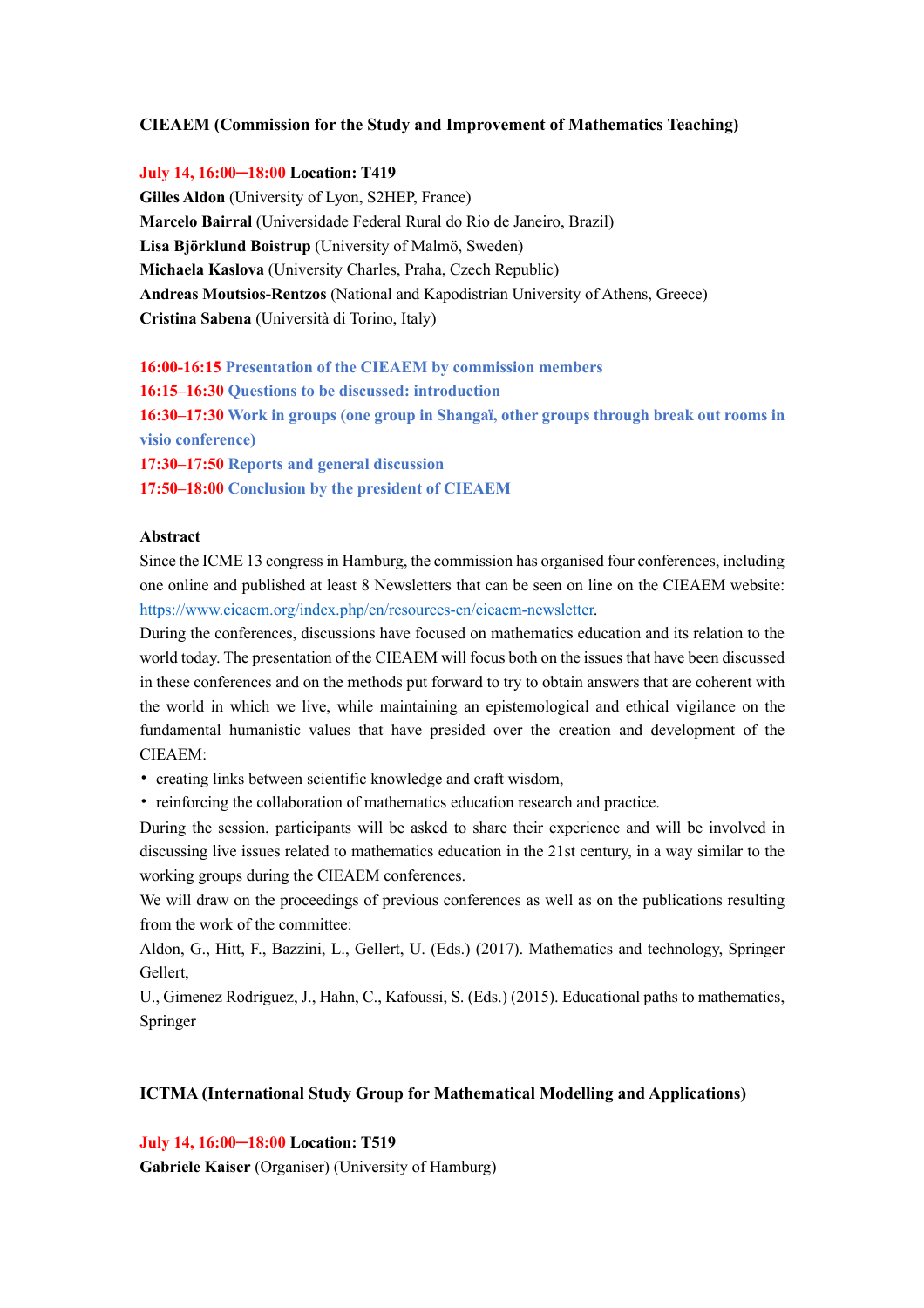**16:00-16:12 Educational studies in mathematics (Stanislaw Schukajlow, Gabriele Kaiser) 16:12–16:22 Mathematical thinking and learning (Gloria Stillman, Stanislaw Schukajlow, Gabriele Kaiser)**

**16:22-16:30 Quadrante**

**16:30–17:00 Report on mathematical modelling challenges (Jill Brown, Alfred Cheung) 17:00–17:15 Report on the planning for ICTMA20 in 2021 and 2022 (Hans Stefan Siller) 17:15–18:00 Results of a systematic literature survey on modelling competencies and possible consequences for ictma (Gabriele Kaiser, Mustafa Cevikbas)**

## **Abstract**

The International Study Group for Mathematical Modelling and Applications (ICTMA) has been in existence since 1983. It meets biennially, usually in odd numbered years. The mission of ICTMA is to promote Applications and Modelling in all areas of mathematics – primary and secondary schools, colleges and universities. Members of ICTMA have developed innovative curricular activities aiming to foster applications and modelling at all educational levels and established according research to evaluate the effectiveness of these approaches.

In the planned session, the president of ICTMA, Gabriele Kaiser, will give an overview on the current activities. Special focus will be on the edition of two special issues in Educational Studies in Mathematics and Mathematical Thinking and Learning. Gloria Stillman and Stanislaw Schukajlow will support this presentation. Furthermore, Jill Brown and Alfred Cheung will describe activities from the International Mathematical Modelling Challenges. Hans Stefan Siller, the chair of ICTMA20, will report on the planning for ICTMA20, which will be postponed from 2021 to 2022 due to the Covid-19-pandemic. The session will close with a talk by Gabriele Kaiser and Mustafa Cevikbas, in which briefly the results of a systematic literature survey on modelling competencies and possible consequences for ICTMA will be discussed. All members of ICTMA and interested scholars are highly welcome.

#### **ISDDE (International Society for Design and Development in Education)**

#### **July 14, 16:00─18:00 Location: T523**

**Professor Geoff Wake** (University of Nottingham, U.K.) **Lynne McClure** (Director) Cambridge Mathematics, U.K.) **Professor Susan McKenney** (University of Twente, Netherlands) **Professor Geoff Wake** (University of Nottingham, U.K.) **Lynne McClure** (Director) Cambridge Mathematics, U.K.)

**16:00-16:30 What is ISDDE? Who are its members and what do they do together? (Professor Geoff Wake, Lynne McClure) 16:30–17:15 Presentation: Educational designer (Professor Geoff Wake) 17:15–18:00 Plenary (Lynne McClure)**

## **Abstract**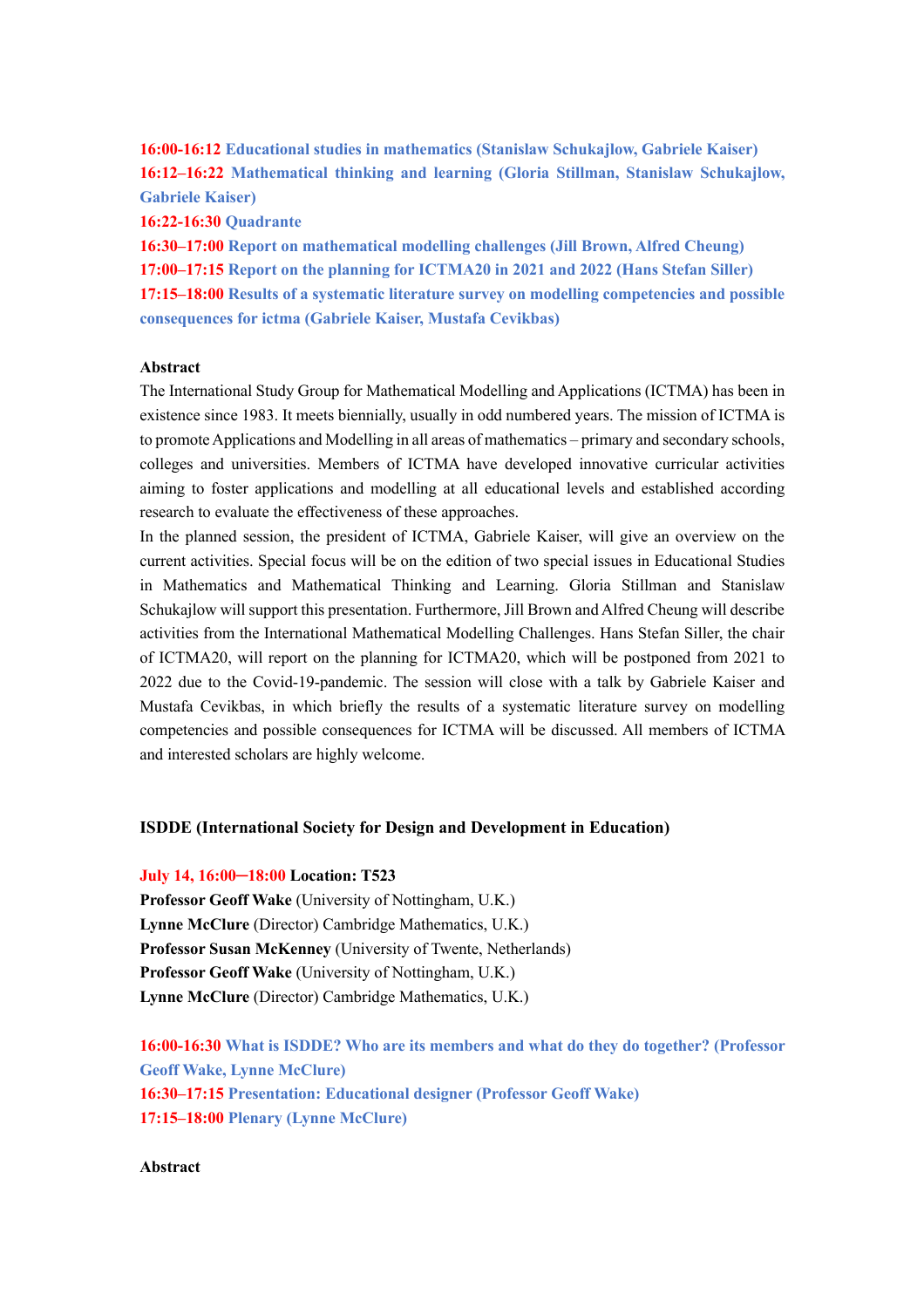ISDDE, the International Society for Design and Development in Education has a strategic goal – to improve the impact on education of the design and development of educational materials in mathematics and related STEM disciplines.

In seeking to advance the development of a coherent, mutually-supportive and self-critical professional design and development community in mathematics education the work of the society's membership spans many issues in terms of research and practice: pedagogy, curriculum, assessment, professional development to name a few. Also fundamental to our aims is our desire to develop the theoretical and conceptual infrastructure of the field.

In this session we hope to give a sense of our interests and work. There will be an opportunity to gain an understanding of some of the breadth of this as we showcase our recent online international conference bringing together educational designers from across the world with a particular focus on designing for equity and diversity.

The session will be entirely online and give an insight into key issues in educational design as well as an opportunity to find out more from members of the Executive Committee. Members attending the session will be Professor Geoff Wake, University of Nottingham, U.K., Lynne McClure, Director Cambridge Mathematics, U.K. and Professor Susan McKenney University of Twente, Netherlands.

#### **IOWME (International Organisation of Women in Mathematics Education)**

#### **July 14, 16:00─18:00 Location: T116**

**Jennifer Hall, Monash** (University, Melbourne, Australia) **Eva Norén** (Stockholm University, Sweden) **Vanessa Neto** (Universidade Federal de Mato Grosso do Sul, Campo Grande, Brazil)

**16:00-16:10 Welcome and opening of the meeting (Eva Norén) 16:10-17:00 Lecture (Innovations in 'gender issues' research) (Jennifer Hall) 17:00-18:00 Quadrennial meeting**

•**Start of meeting**

•**Report from 2016 – 2021**

•**Election of two conveners for 2021 – 2024 (suggested are Jennifer Hall and Vanessa Neto)**

#### **Abstract**

The organization is an international network of individuals and groups who share a commitment to achieving equity in education and who are interested in the links between gender and the teaching of learning of mathematics. In our meeting at ICME 14 we will have one presentation and giving a perspective on gender issues in mathematics education. We will also deal with the quadrennial election of convenors.

## **MCG (International Group for Mathematical Creativity and Giftedness)**

**July 14, 16:00─18:00 Location: T218**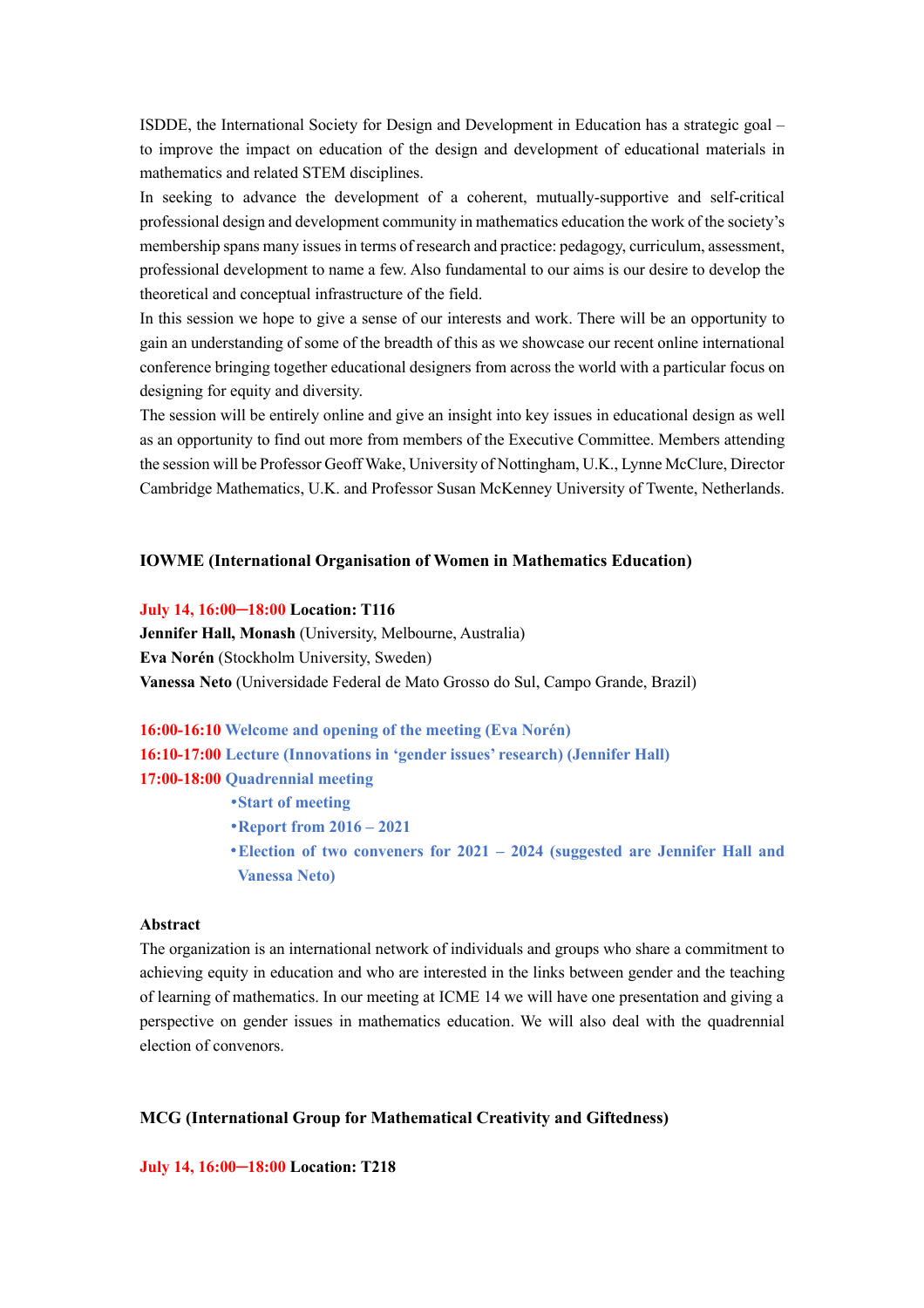**Viktor Freiman** (Université de Moncton, Canada) **Marianne Nolte** (Universität Hamburg, Germany)

**16:00-16:10 A short presentation of the International Group for Mathematical Creativity and Giftedness (MCG) 16:10–16:40 Marianne Nolte: Why should mathematically gifted students be supported? 16:40–17:00 Discussion 17:00–17:40 Viktor Freiman: Examples for fostering mathematical creativity in inclusive settings through challenge and enrichment for all 17:40–18:00 Information about our next conference and Q & A period**

#### **Abstract**

Mathematical Creativity and Giftedness (MCG) is an exciting topic that draws the attention of more and more educators around the world. Many countries have made a substantial effort in supporting research and practice. Yet, more effort is still necessary in order to support the development of creativity and giftedness at different educational levels in and beyond the school settings. And this effort needs to be supported by research data on existing and novel practices in teaching and learning. Several challenges educators face, particularly during a pandemic time, need to be collectively addressed to find new ways of interaction and communication with students, with teachers and with educational researchers.

The International Group for MCG (https://www.igmcg.org/) brings together mathematics educators, mathematicians, researchers, and others who are inspired to nurture and support the development of mathematical creativity and the realization of mathematical promise and mathematical giftedness.

Our group aims to promote and encourage research and to develop educational practices in the field of MCG. Moreover, the group supports dissemination of information concerning the role of teacher knowledge and teacher's education in order to fulfill realization of student's mathematical potential and develop their mathematical creativity. Open to everyone interested in our work, we particularly welcome emergent researchers and practitioners who wish to join our group and to whom we will offer guidance and support in the MCG-related areas. Our overarching goal is to stimulate national and international collaboration among researchers and practitioners to promote the aims and the ideas of the Group.

Bi-annual MCG conferences since the origin of MCG in 1999 in Muenster, Germany, have contributed to the foundation of the Group itself and are vital to stimulate sharing knowledge and to boost international collaborations with people from different backgrounds and from all over the world.

Despite the continuing pandemic, which forces many conferences to be postponed or cancelled, we are cautiously optimistic in announcing the next MCG conference which will be held in Las Vegas, USA:

September 25-28, 2022

Alexis Park All Suite Resort and Conference Center, Las Vegas, NV, USA

Our team is engaged in preparing this conference and we're looking forward to seeing people onsite, not only virtually. Meeting in person with colleagues and friends, making new friends, learning and discussing together will help us to promote further development of gifted and creative students all over the world. For more information, we invite you to visit our website at www.igmcg.org!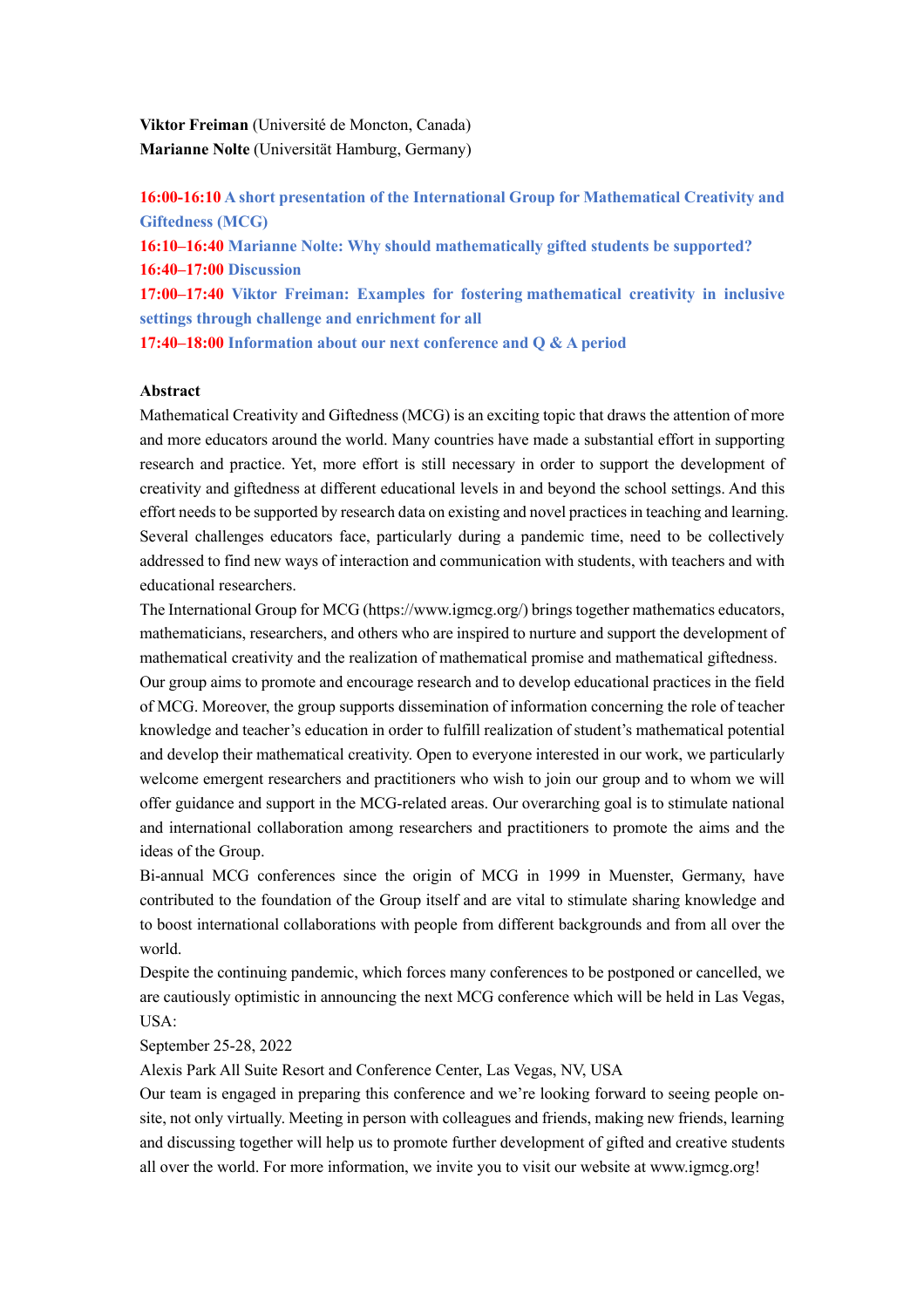Warm greetings to you all and stay healthy!

## **PME (International Group for the Psychology of Mathematics Education)**

## **July 14, 16:00─18:00 Location: T316**

**Markku Hannula** (President of PME) (University of Helsinki) **Einat Heyd-Metzuyanim** (vice-president) (Technion, Israel Institute of Technology) **Jydy Anderson** (secretary) (University of Sydney)

**16:00-16:15 Welcome and meeting 16:15-16:50 Video-presentation 16:50–18:00 Online discussion (chaired by Hannula)**

#### **Abstract**

The International Group for the Psychology of Mathematics Education (PME) is a well-established scientific organization focusing on research in mathematics education. The name of the organization reflects its origins in the psychological study of mathematical thinking and learning, yet currently the scientific perspectives have grown wider and the yearly conferences bring together people using, for example, educational, sociological, or neuropsychological theories and methods.

The session will give an overview of scientific and organizational activities of PME. A yearly conference is our main activity, the 44th conference taking place soon after ICME-14. Due to uncertainties with travel, the PME 44 will be a fully online event. In addition to the yearly regular conferences, PME has supported regional conferences (one in Chile, one in Russia) to make access to PME easier for researchers from underrepresented countries in these regions. In 2022 our yearly conference will be in Alicante, Spain. PME supports underprivileged researchers in various ways: an early bird submission system connects a novice researcher with an experienced mentor to support their conference submission preparation, Skemp Fund provides grants for conference participants, and Early Researcher day and seminars provide targeted programs for beginning researchers. PME has recently been accepted as a Charitable organization under UK law, and we welcome ICME participants to discuss the possible future activities that would support mathematics education around the world.

## **AFRICME (African Regional Congress on Mathematical Education)**

**July 14, 16:00─18:00 Location: T120 Contact Person: Fredrick Mtenzi, Alphonse Uworwabayeho**

**TBA**

**CIBEM (Congresso Iberoamericano de Educação Matemática / Iberoamerican Congress of Mathematics Education)**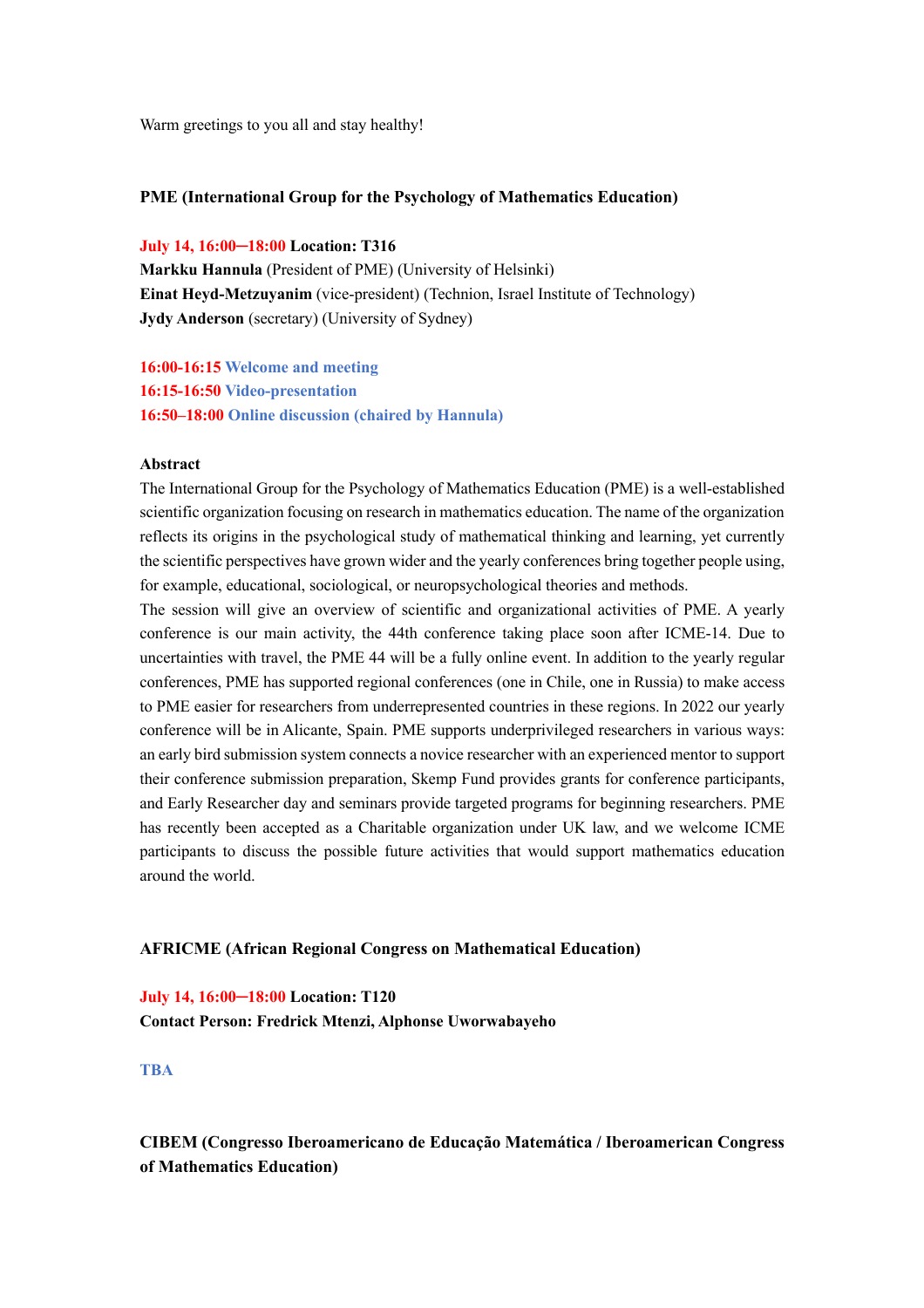**July 14, 16:00─18:00 Location: T124 Contact Person: Almeida Bairral, Agustín Carrillo de Albornoz Torres**

**16:00-16:05 Video-presentation 16:05-18:00 Online discussion**

#### **ERME (European society for Research in Mathematics Education)**

**July 14, 16:00─18:00 Location: T323 Carl Winsløw (President of ERME)**

**16:00-16:10 A general presentation of ERME**

**16:10–16:20 A presentation of activities of YERME (early career scholars of ERME) 16:20–16:30 A presentation of and invitation to CERME12 (Bolzano, Italy, Feb. 2-6, 2021) 16:30–18:00 A panel of 5-6 representatives of ERME will interact with the audience, taking questions and comments in view of participants' future communication, collaboration and cooperation in and with ERME.**

## **Abstract**

The European society for Research in Mathematics Education was founded in 1997 by representatives from 16 European countries. The Society aims to enable communication of information to enhance the visibility and availability of European research on mathematics education (in Europe and all over the world). Media of communication include proceedings, journals, newsletters, books, the internet, web sites, video Congress, interactive CD-ROMs, virtual groups. The most important meeting points of the ERME are the biannual CERME congresses.

The Society supports graduate students and early career researchers in a variety of ways, including summer schools, webinars and channels that permit interaction and networking. These activities are organized in the YERME branch of ERME ("Y" indicating "young")

The Society also supports other activities that help to achieve the objectives of communication, cooperation and collaboration between members, such as activities within emerging research communities and cooperation with other academic societies.

#### **MERGA (Mathematics Education Research Group of Australasia)**

# **July 14, 16:00─18:00 Location: T128 Catherine Attard (President of MERGA)**

#### **16:00-16:35 Video-presentation**

- •**Introduction to MERGA: President, Prof. Catherine Attard**
- •**Overview of MERGA Journals: Prof. Peter Grootenboer, Editor in Chief, Mathematics Education Research Journal (MERJ)Assoc. Prof. Tracy Muir, Editor, Mathematics Teacher Education Development (MTED)**